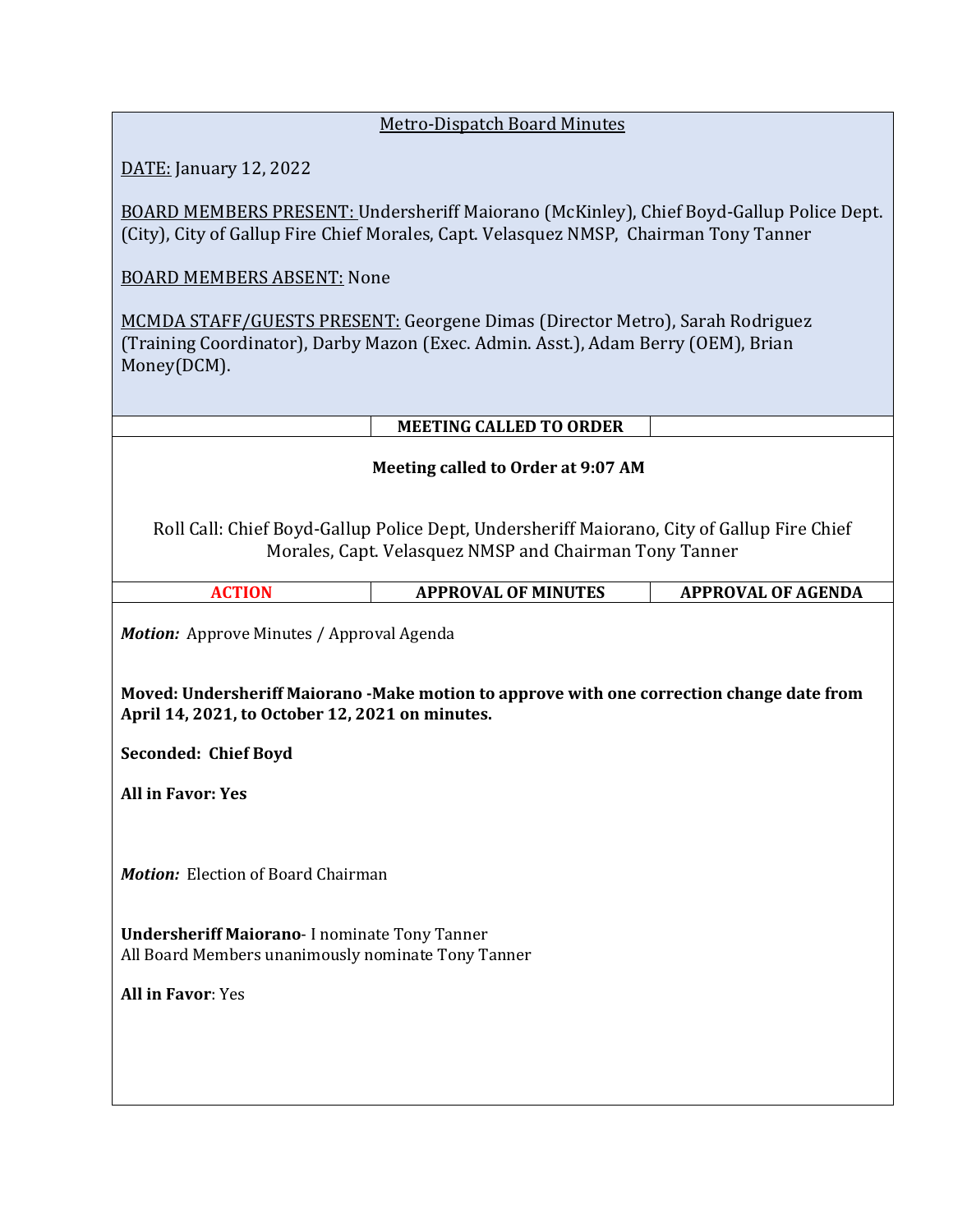|                                                                                                                                                | <b>DIRECTOR'S REPORT</b><br><b>Director Dimas</b>                                                                                                                                                                                                                                                                                |  |
|------------------------------------------------------------------------------------------------------------------------------------------------|----------------------------------------------------------------------------------------------------------------------------------------------------------------------------------------------------------------------------------------------------------------------------------------------------------------------------------|--|
| A. Community Outreach Efforts/Regular Meetings:<br>Communication Workgroup - Held Qtrly.<br>$\bullet$<br>$\bullet$<br>month.<br>٠<br>$\bullet$ | LEPC- (Local Emergency Planning Committee)<br>QA (Quality Assessment)/ RETAC (Regional Trauma Advisory Council) - Held every other<br>NM Emergency communications Accreditation Council-<br>McKinley County Generator Management- Most of them are tower sites that have new<br>generators that need to be maintained regularly. |  |
| COMMENTS/QUESTIONS: none                                                                                                                       |                                                                                                                                                                                                                                                                                                                                  |  |
|                                                                                                                                                |                                                                                                                                                                                                                                                                                                                                  |  |
|                                                                                                                                                |                                                                                                                                                                                                                                                                                                                                  |  |
| <b>B.</b> Equipment:<br>the ability to finish projects:<br>$\circ$<br>$\circ$<br>$\circ$                                                       | New Internet provider in progress. Redundant & going from 20 MB to 100 MB allowing<br>New Remote Solutions for LE<br>Cradle Points at North Site Back-up<br>UNM MDT connection to Mobile CAD                                                                                                                                     |  |
| O<br>COMMENTS/QUESTIONS:<br>to Public Safety?                                                                                                  | Chairman Tanner: Has Sacred Wind shared what their redundancy back up is?<br>Georgene: They have but I don't have it here. They are fully redundant. It will be available to other than                                                                                                                                          |  |
|                                                                                                                                                | <b>Director Dimas:</b> Businesses will have to choose them as a provider. They are not yet available<br>everywhere, yet. City Hall is currently on. GPD is not. All County offices will be covered.                                                                                                                              |  |
| GPD and 1 frequency for GF.                                                                                                                    | Simulcast Expansion is in progress. That means GPD and GF going to be on our<br>Simulcast system at Gibson and our North Site. We will have new frequencies. Two for                                                                                                                                                             |  |
| COMMENTS/QUESTIONS:<br>So, you could use them for tactical or training or even shut them off.                                                  | <b>Chief Boyd:</b> Going out west we will just maintain channel 1 and 16 as our alternative.<br>Georgene: Right, you will be able to keep your old frequencies. We just won't carry them here at Metro.                                                                                                                          |  |
|                                                                                                                                                | GF Chief Morales: Just one frequency for GF was mentioned but what is the possibility of getting two?                                                                                                                                                                                                                            |  |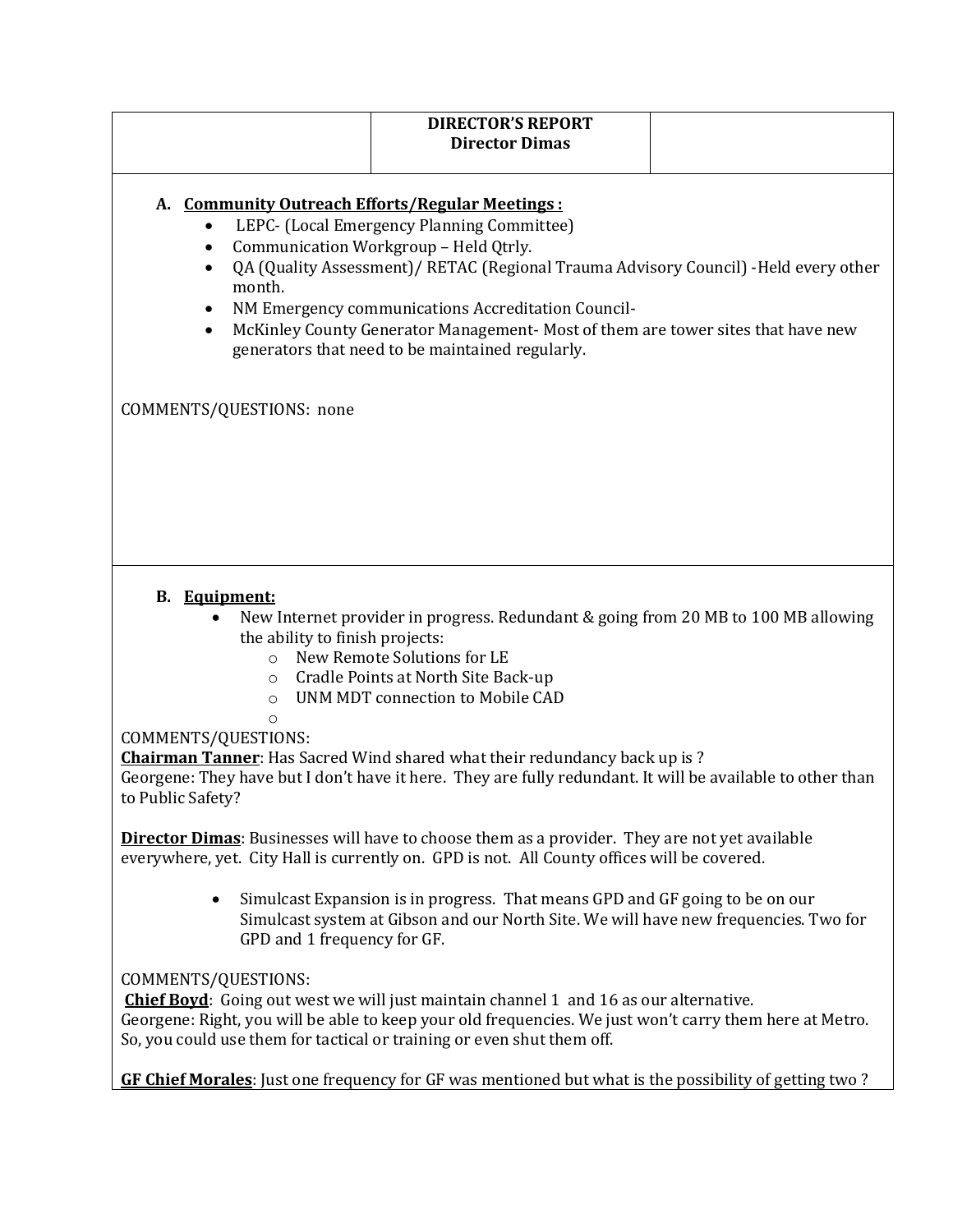Georgene: Currently we have the one and I think for a back up what we would use is OEM or flip you to County Fire 2. It is very expensive, and frequencies are very hard to get. There is also not a lot of air space. We wanted to give you what you already had.

• Electronic Warrants being headed by NMSP Dispatch Director w/AOC

# COMMENTS/QUESTIONS:

**Under Sheriff Maiorano**- We have this issue with our civil department is taking that electronic warrant and taking it back to District Court and asking them to stamp it. That email is going to 4-5 different people, so anyone can print off a copy of that warrant and re-serve the guy walking out of the jail with the same warrant because there is no original. So, we made an agreement with District Court that we will print one out and let them stamp it. That way if they stamp 3-4 of them it falls back on them.

**NMSP Velasquez**: The only difference with us we are eliminating emailing warrants from dispatch to the officers. They are uploading it into one of the drives and the officer is the only one that has access and that one is the original.

**Director Dimas-** We will have to figure out something out.

**Under Sheriff Maiorano**- We just want to make sure we don't serve the same guy twice on a warrant.

**NMSP Velasquez-** We went to that process because our dispatch is in Alb. And we don't have a drawer to file thru and find it. So, we are dropping it into that cloud so the officer can print it. Every 7 days or whatever dispatch is purging those files and dumping it. So now that officer has the original quote in quote. He is the only officer that had access to that warrant because it wasn't emailed to several people.

**Director Dimas-** But District is emailing that warrant to who, Dispatch right ?

**NMSP Velasquez -** I don't know if it's just one person that they are sending it to.

**Under Sherriff Maiorano-** So maybe it needs to end at Carol. We shouldn't forward the email. We pushed it to Selina so technically Carol can print one and Selina can print one. So now we have two because Selina printed hers took it to the courts and had it stamped but the one that Carol printed is the one that got served at the jail that night.

**Director Dimas-** That's what I'm saying, either or works its at your discretion your office is booking, so you let us know what you want to do going forward.

**Chief Boyd-** This is the first I'm hearing about it. My purpose is having the one point of contact would be Metro and nobody else.

**Under Sheriff Maiorano-** I'm good with that.

**Director Dimas-** Just use us and stay where we are until we have instruction from AOC. Why are they doing it for District Court and not Magistrate? Now we are doing two different processes now.

**Under Sheriff Maiorano**: Michelle said she thought it was you guys, that the reason they couldn't do electronic. I said I don't think so because they are already doing it for District.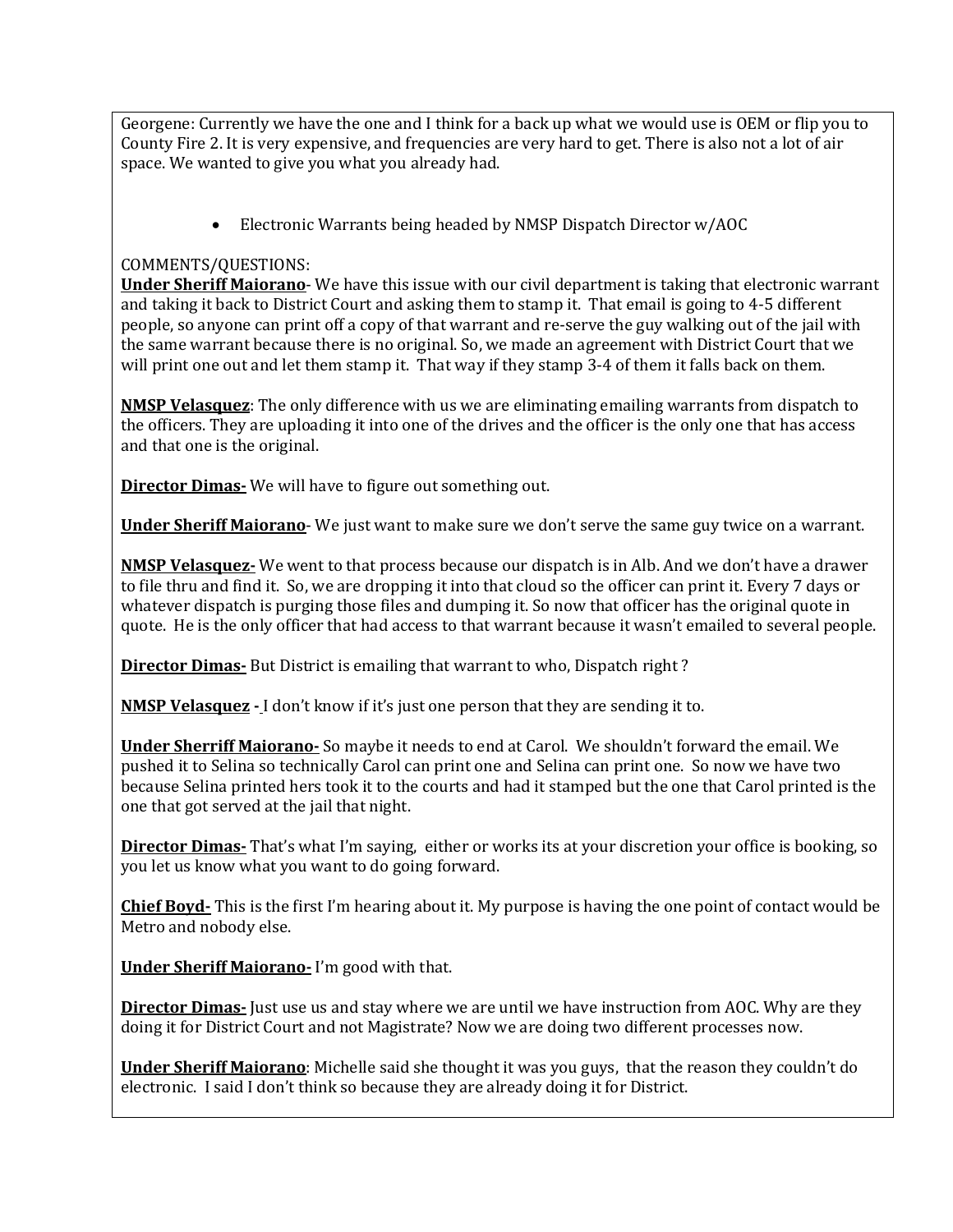**Director Dimas**-No it is not. I mean and they don't have a process so.

**Under Sheriff Maiorano-** Understood.

**Chief Boyd**- When we serve the warrant obviously it gets filed thru the courts, but does it disappear from your system when regard to running a 29?

**Director Dimas**- Yes, we are clearing it and taking it back to the court. District and Magistrate have a little bit different process going on.

**Under Sheriff Maiorano**: So how to you tell District Court when a warrant has been served?

**Director Dimas**- Carol my TAC does all of that. This isn't new Under Sheriff it's been going on over a year. It goes to a specific email just for those warrants. Let's clarify with her on what we are going to do with District Court warrants

**Under Sheriff Maiorano**- Ok. Well, I prefer to keep it in-house especially with you until we figure out what they are going to do.

> • New Quality Assessment contracted by Medical Priority Dispatch- We went back to 12 hour shifts and no longer have a QA supervisor. I was able to contract that out for approximately 17K a year versus a full-time salary with benefits. I signed a 1-year contract. It was in the budget to obtain that service. My first report will be January 26<sup>th</sup>.

COMMENTS/QUESTIONS: none

• CrewForce in use by County Fire. Gallup Fire being set up.

COMMENTS/QUESTIONS: none

• DSS Dashboards – Data based decision support (heat maps, analytics, etc.) only paid for by County Fire. Will be doing a budget request FY23 for LE, GFD and Metro. Also bringing GF onto Tyler CAD.

COMMENTS/QUESTIONS: none

### C. **Trainings/Meetings:**

- On-going, Local Gov U NMDPS accredited courses helpful due to travel restrictions due to COVID
- Tyler NM User group Conference- October 13-14, 2021 This is where we learned how to bring Rapid SOS onto our current mapping platform thru CAD.
- RETRAC QA- October 19, 2021
- Communications Work Group- October 20, 2021
- LEPC- October 21, 2021
- 911 Affiliate- October 28, 2021
- Sacred Wind-County Broadband, November 16, 2021
- All Metro Staff Meeting-November 8, 2021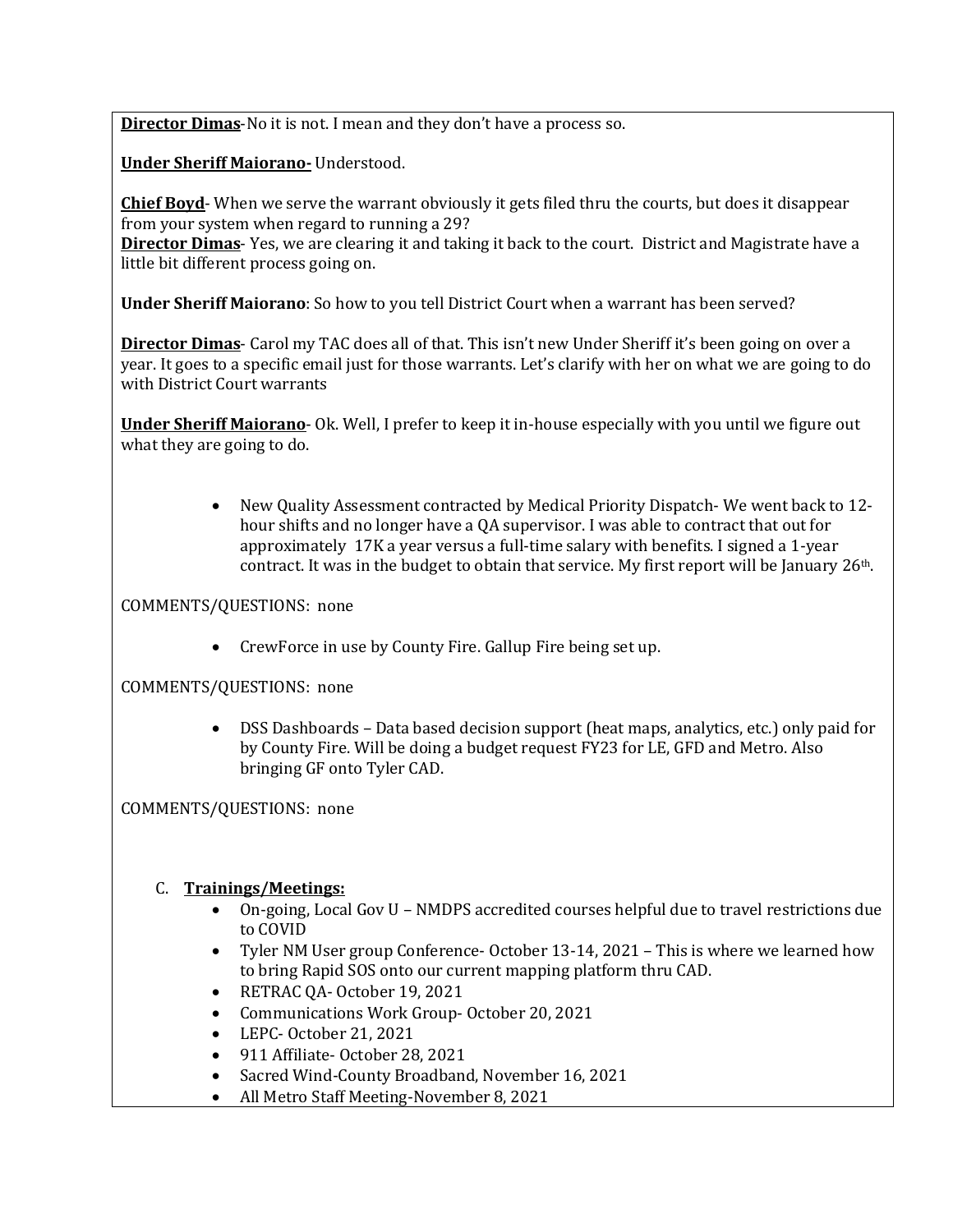- Unified Mayhem Functional Exercise, November 18, 2021
- Broadband development on Navajo Nation-November 29, 2021, Chinle, AZ
- Application Intake Seminar, Broadband for Rural Areas-December 8, 2021
- GIS Collaborative Meeting-December 27, 2021
- NMC-January 18-19, 2022- Dimas & Rodriguez
- Power DMS, April 13-15, 2022 -Dimas & Rodriguez
- Tyler Connect Annual- May 14-19, 2022- Indianapolis IN, -Woods, Sup. Chee and Sup. Copi
- National Unidentified and Missing Person Conf. April 25-27, 2022 -Las Vegas– Sup. Martinez
- PST Academy Santa Fe, NM Charmayne Begay Feb. 20-Mar. 3, 2022

# COMMENTS/QUESTIONS: none

# D. **Personnel Statistics:**

Total 27 FTE positions- 0 Vacant Positions. Interviews tentatively 02/17/2022. Next hire date tentatively 3/14/2022

COMMENTS/QUESTIONS:

# **E. Calls for Service Statistics :**

- Quarterly by Dept. -presented to the board
- Calls Received 911 & non-emergency Dispatch- presented to the board

COMMENTS/QUESTIONS: **Chief Boyd**- How many non-emergency lines do you have ? **Director Dimas**- 7 non-emergency and 7 911 lines.

# F. **911 Affiliate:**

• Monthly phone meetings with DFA 911 Fund Administration

# COMMENTS/QUESTIONS: none

G. **Facilities :** Continuation of HVAC issues being addressed we are working together with Facilities and have open POs with Storm Refrigeration and are being addressed as they arise.

COMMENTS/QUESTIONS: none

H. **Metro I.T. & GIS report :** attached to view.

COMMENTS/QUESTIONS: none

**I. Current Performance Budget Report:** attached to view

COMMENTS/QUESTIONS: **Director Dimas**- We are sitting about 50% looking pretty good. Also in April I will be brining you the Budget Proposal for FY23.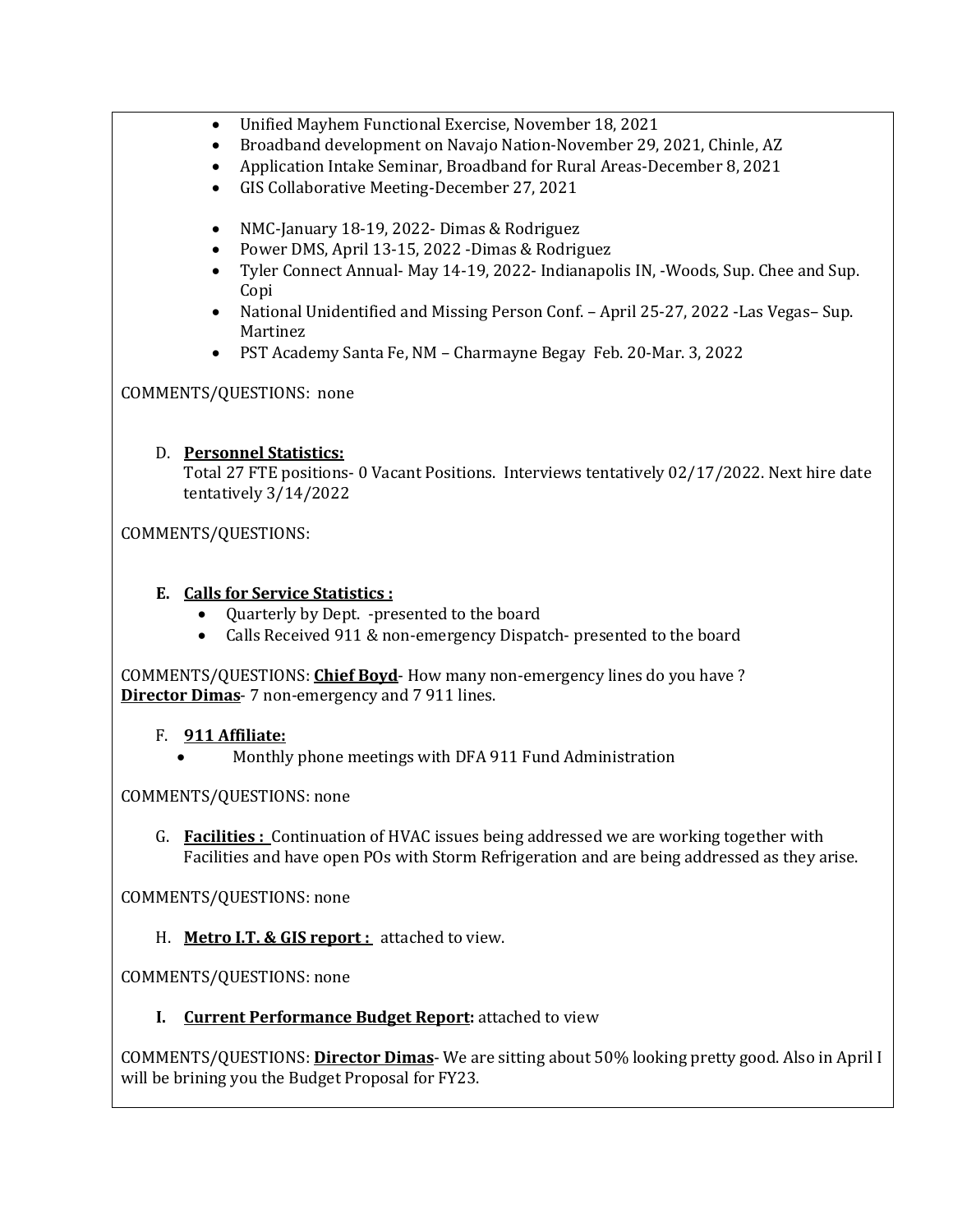### **J. Other Reports:**

• Metro Self Assessments- Dispatchers wrote a page on " What I'm Good At" Director Dimas read to the Board a few of those Self Assessments written by dispatchers.

COMMENTS/QUESTIONS: **Chairman Tony Tanner**- I have a suggestion, I would like to take a minimum of 2 or 3 of these at each Board Meeting until we finish all those assessments because they put a little bit of their soul into them. They took the time to write it, at least we can read them all.

• Tow Rotation Discussion- **Director Dimas**- I feel like since 2015 when I implemented the new Memorandum of agreement with the tow companies, we have had very minimal issues with tow companies. Tow companies have called me occasionally if they think there is a hic-up in the rotation or if they see a tow company that gets a tow back-to-back. The reason that happens more often than not, is we have a Class C rotation and a D rotation. We only have 4 class D wreckers on rotation. We have 12 Tow companies on class C rotation. I don't mind looking into why but however as of lately, since we have added Old West Wrecking, located in Milan, the board approved amending the MOU and took out that the Tow Company had to be from McKinley County and said we would revisit the MOU each year. Reason for this was due to the I-40 construction and the need for Class D tow trucks. They asked if they could be on the rotation, the board allowed the amendment. I will also bring the MOU's back to you unless we do decide to do something different in April. I have had more complaints since we brought them on. Some won't specifically say that it's because we brought them on. I have had more complaints in the last 6 months than I've had in the 8 years I've been here. One tow company pulled off the rotation. We looked statistically they were only picking up 50% of their call outs. We let them release themselves from rotation. I have been asked by elected official(s) why we charge tow companies and what that money is used for. The tow companies have also started asking me " What does this money pay for? " Tow companies are charged \$150 a year for a Class C rotation. Class D is \$250 per year, somebody that has a class D automatically is on Class C rotation, so they are only charged the \$250. That money is put into Metro's budget, for operating expenses and the Board approves that budget every April. So, the point of the conversation for me is this: Dispatch is not required to rotate tow companies. We are not required to check their legal documents such as their Warrants thru PRC, valid registration, and valid insurance, which we do every year to make sure everyone is doing what they are supposed to do. So, with all these complaints rolling in, I asked myself, why are we even doing an MOU with the tow companies? Well because this is our community, we want to share the business evenly. When I have tow truck owners asking me or telling me "You work for me and why are you not treating me fairly by adding on a company out of County", do I even really need to do this, and I don't know, so I am bringing it to you the board. What are some remedies or what direction do we want to take for action in April? Business as usual would be to send out these memorandum of agreements. Maybe put McKinley back in there and remove Old West. I don't know how far NMDOT projects what they are doing or how much construction or how many deaths or injuries its going to cause this calendar year, I don't know. I truly need your advice on how we to move forward with these tow companies. Gallup Police Dept. rarely even uses a rotation, they have an unwritten policy that they will utilize owner's request, unless its due to a fatality of course then they will call us.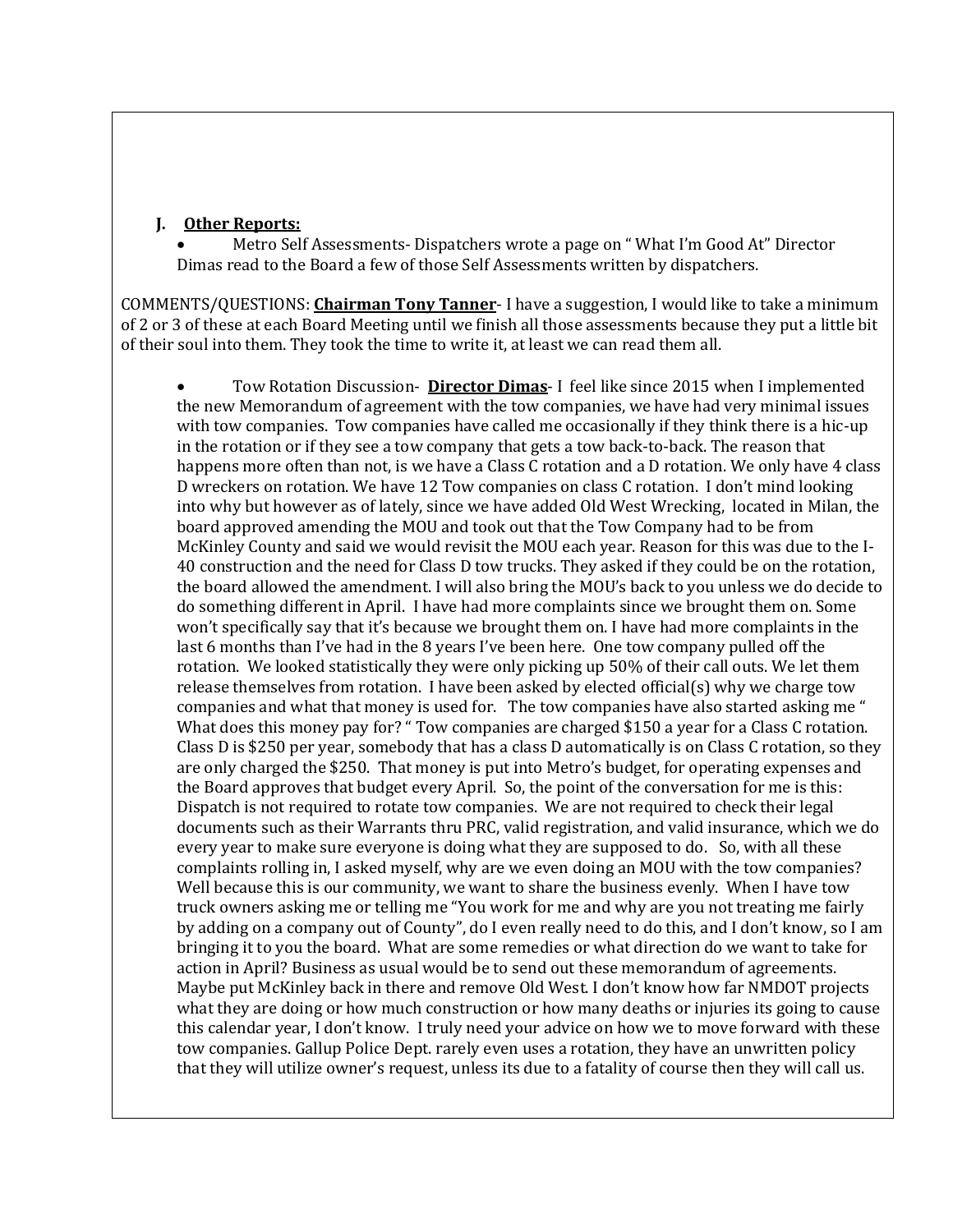COMMENTS/QUESTIONS: **GF Chief Morales**- If I can recall when we amended the MOU it was that no other tow companies were available, and we needed to clear the roads, that's when they would be called out.

**Director Dimas**- No it wasn't they were put into the rotation but just for the 1- year period which would end on June  $30<sup>th</sup>$ , and then we would revisit the MOU for FY23. So, they are on the rotation.

**Under Sheriff Maiorano**- Some of the stress we are hearing is A&A was only taking about 50% of the truck calls. Which would drop it to another guy that was in Gallup. We had 15 miles of back up and we couldn't get anyone out to the wreck. We were left with a closed interstate for 5 hours then shutting down the other direction so we can escort the tow truck out so it could turn around and open the EB lane. So, we put old West on and like Georgene said, that \$250 got them both classes. So now they are being dispatched to pick up vehicles in Gallup, and that's when it all blew up. I don't know where to go with it. A & A was only taking 50% of the calls anyways so he was skipping for whatever reason. So, we were constantly looking for a truck out East and that's still the occurrence. It's the whole system is what brought them into town and that's what seems to be agitating the other businesses. Now they are in town.

**Chairman Tanner**- The objective of what I remember was Class Ds are what we needed to clear the interstate. This ends June 30th and looking to see is that still the current occurrence or can we pull the rotation for large service only and not the smaller service.

**Director Dimas**- A lot of the complaints, previous to my administration was that favorites were being picked and that the logs were being rigged because it was a dispatcher's friend even though it was a rotation it was by hand. We now have rotation computerized in CAD and the rotation is generated in the CAD.

**Under Sheriff Maiorano**- So it's a change in the MOU, right ? If you pay the 250 you on both rotation if you pay the 150 you are picking up cars. Based on the MOU all the companies have signed.

**Director Dimas**- Yes, but this is my thing board. We just read those letters these guys are busy. For us it sounds like oh we need to send just send out a unit. That is the last thing we need to do, it's hard to try and manage. We just want to get the help. Our job is Public Safety help you guys clear those icy roads. It just gets stressful for me, honestly Law Enforcement by law can call out whoever they want. We don't have to have a rotation and I want to be fair to businesses, but these guys are ruthless. There was a fist fight with two tow companies.

**Under Sheriff Maiorano**- I did personally. Well, I didn't fight with them, but I had to pull two guys apart in the middle of the interstate. So twice now we have had to use the clauses in these MOU's with operators to kick an operator off the scene or call out another operator. They want to be on rotation they show up with equipment and cannot accomplish the job. We have a shut down interstate, we have State Police helping us direct traffic. We are closed for 6 hours while these two guys want to box on the side of the road and figure out who's job it is to do the job, so we just yanked.

**Georgene Dimas**- It is a money game for them because sometimes we have a passenger car vs a semitruck. So, we call speedway for the car and A-1 for the semi. Well, Speedway gets there first and wants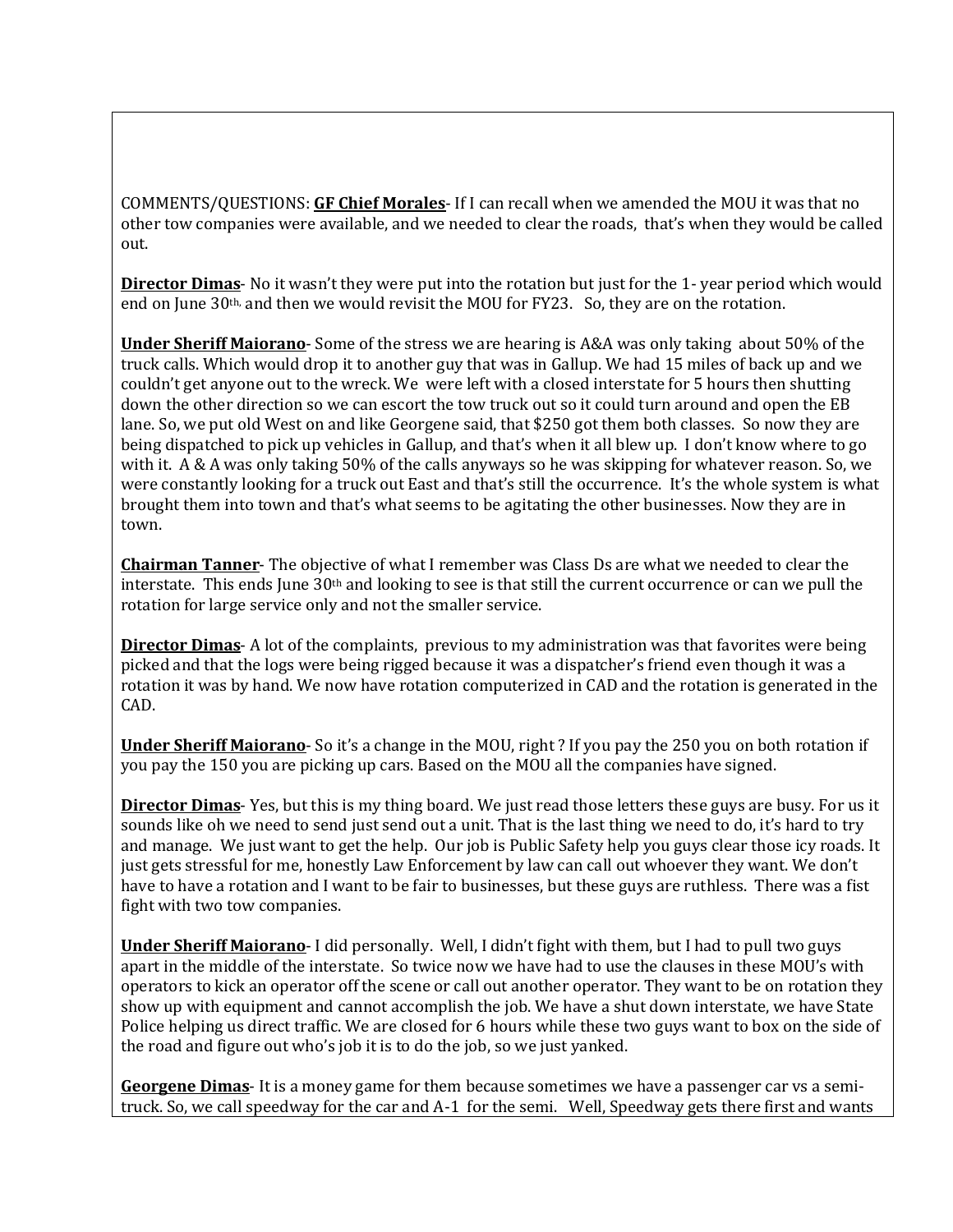the semi because that company is going to pay to get that Semi off the interstate the passenger car is a bug Volkswagen Beatle for example that isn't worth anything so the people just leave it there. Those are the kind of examples, So LE has to call dispatch asking who is supposed to get what. I mean the tow companies get a little bit crazy because they are trying to make money too and I understand but I want you guys to know what we are faced with. When my dispatcher working a vehicle accident with injuries, sometimes they are paging out other resources and still answering several calls because when people see a big accident on the interstate everyone passing the accident calls 911 to report it. It is just a lot, and I don't know where to go. My personal recommendation is that we continue what we are doing, take out what we charge them and give the Sheriff's office the responsibility to check their documents. We will keep doing the rotation and when they have a complaint, they need to contact the agency that called them out. I'm frustrated and don't know what to do with these tow companies.

**Capt. Velasquez**- Well, I can tell you what we do. The district commander is responsible for what tow companies are on rotation. In return we are responsible for checking their paperwork create a binder and then going out to the site and making sure that the yard is secure. We do not charge them because they are on our rotation at my discretion. So, I can remove them anytime too. I have told many tow companies, you don't have to be on our rotation, you are on our rotation because we let you. We are not required to have a rotation, there is no law that says you are here because you asked and met the requirements. We have had to suspend some companies or remove them . Then every year around January, February the Lt. will check binders set up inspections and we also communicate with PRC at least twice a year and do surprise visits. The way we eliminate companies from fighting on scene is, if we have either a POV, POV or a CMV, POV we just call out one company and tell them you got two vehicles and the whole thing is yours.

**Director Dimas**- This is the answer is to follow State Police's lead. When you call for rotation is it thru dispatch ?

**Capt. Velasquez**- Yes.

**Director Dimas**- Yeah, that's the answer.

**Capt. Velasquez**- The rotation log we use an excel spreadsheet. We can send you an example.

Director Dimas- Yeah, we got the rotation log ours is good. I just want to take the responsibility of checking all of that and dealing with if LE chooses to do something different. You can crush this MOU, do your own or I can help you do you own or edit it. I don't know board with your permission I would like to follow suit with NMSP if the Sheriff's office is willing to take it.

**Under Sheriff Maiorano**- We will take it.

**Director Dimas**- We will hand you all our historical data, so you know what we have been checking and what we have been doing.

**Under Sheriff Maiorano**- NMSP do you do an MOU?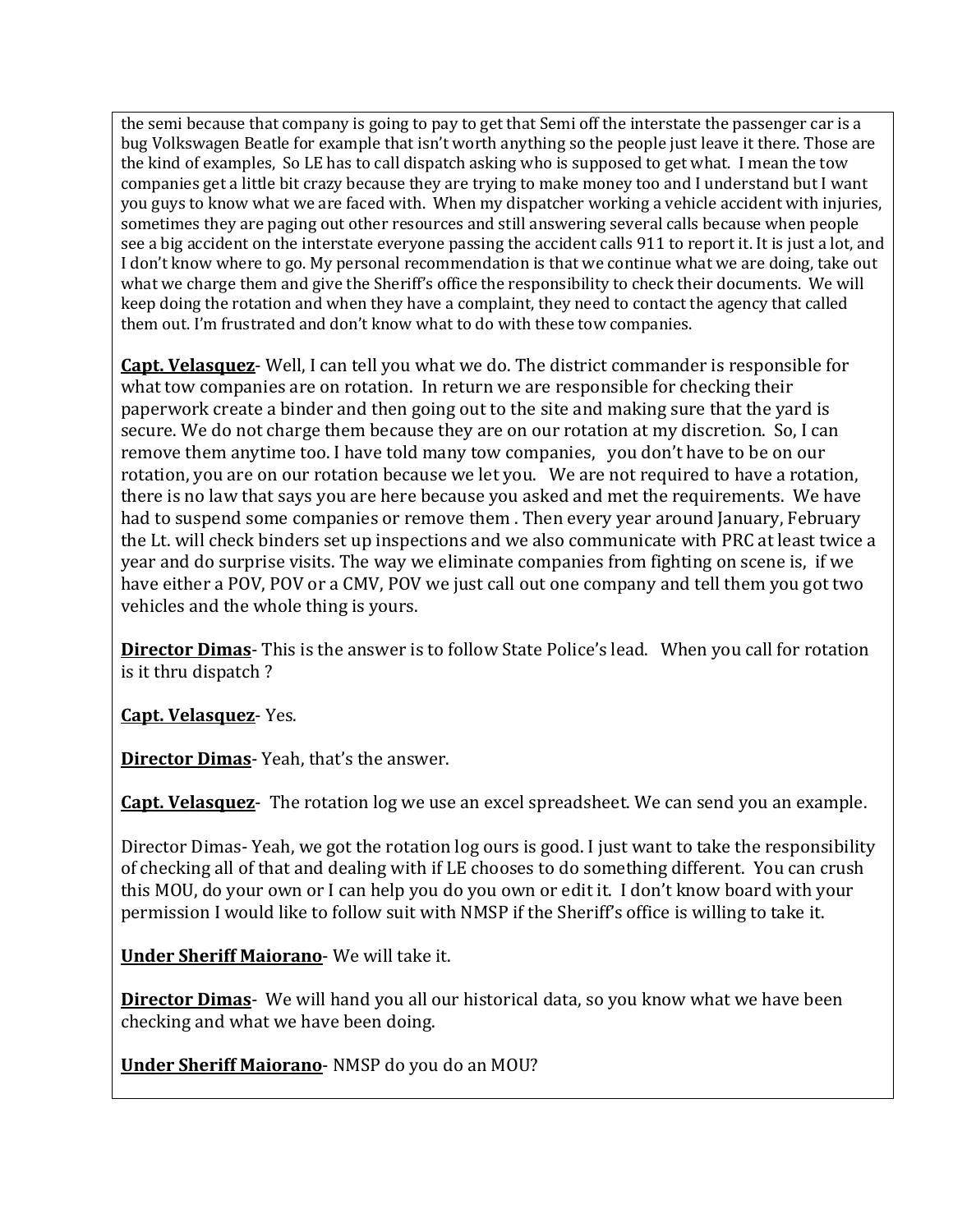**Capt. Velasquez**- No but we have put something in place a little more vague than this. Old west has always been a thorn in our side I don't know why. When Pat asked to get off our rotation out of the blue.

**Director Dimas**- You too ?

**Under Sheriff Maiorano**- Yeah, he pulled off everybody's rotation, but wouldn't tell us why.

**Capt. Velasquez**-So when Pat pulled off rotation, we moved Route 66 and Old West to cover up to the 39. Once I think speedway or somebody called me and complained when he seen Old West at the 39. I'm like who cares I called them and if you don't like it you don't have to be on our rotation. That calms them down because they make a lot of money on our rotations.

**Director Dimas**-I need that support from Law Enforcement, Under Sheriff are you still on board?

**Under Sheriff Maiorano**-Yup.

**Director Dimas**-If there aren't any objections from the board, I would like to draft a letter to the tow companies maybe that's what we approve as an action for the next board meeting stating the change?

**Chairman Tanner**- If I can suggest, you might visit with MCSO and NMSP to look at that MOU and utilize your resources at the county, Doug Decker. Write a more of a vague MOU. Put some of that together for the board to review. Discontinue the charge, I think its great not to have the charge on that.

**Under Sheriff Maiorano**-I agree with that, no charge.

**Chairman Tanner**- At that point it's at their discretion that's what I think you want. Some of the things like you are on our rotation at our discretion and maybe removed. I think the County can help you draft that.

**Director Dimas**- I think the bottom line is that this responsibility falls under Law Enforcement. I am not one to pass the buck and I think you can attest to that but, I think this is one we need to hand off and I'll bring it to you guys in conjunction. We just need to be as fair as we can, but you have the authority, so I want to give you the task.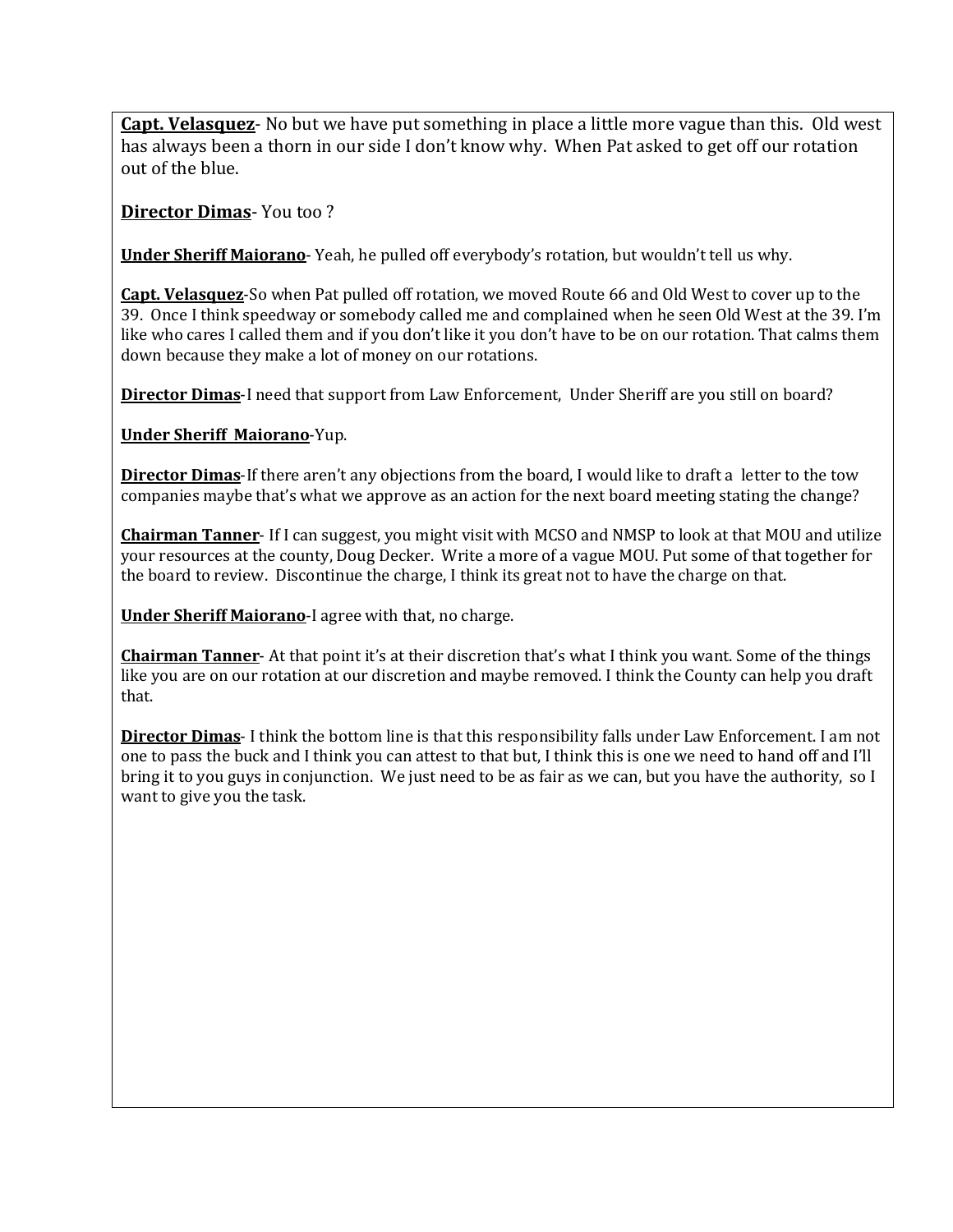• 2021 Accomplishments-

- o City Simulcast at North Site/Gibson-Procured, completion end of FY22
- o New Authenticated Connection for MDT's -Procured, completion end of FY22
- o GF & McKinley Fire on CrewForce- McKinley Fire is on still working on getting GF in service, projected completion FY22
- o Electronic Warrants- In Progress. NMSP Dispatch in lead and meeting with AOC-TBD
- $\circ$  Restructure Dispatcher Pay Scales 5% COLA increases pushed starting pay from 14.21 to 14.92. 5% increased were across the board. Adjustment upon completion of certification implemented from \$14.92 to \$16.41 beginning 9/5/2021
- o Define Priority One CFS with LE agencies- TBD
- o Obtain Radio Identifiers for LE for CAM Software- MCSO Completed. GPD only mobile completed, data request for in car.
- o Assist GF with CAD proposal- Meeting in progress with Chief Morales
- o Continuation of uninterrupted emergency services by 911 despite the labor storage due to the pandemic
- o Re-Accreditation completed.
- o Assist in transition of UBR to IBR reporting for LE
- o 100 % redundant fiber for all of McKinley County Facilities in progress
- o All Metro Admin lines are now VOIP
- o Contracted Quality Assurance for EMS completed.
- o Rapid SOS Implemented. To date has assisted in walking Deputies to Homicide suspect and location on down aircraft
- o Implementation of paging EMS by determinant codes.

Metro 2022 Goals-

- 1. Completion of redundant fiber project for McKinley Facilities
- 2. Completion of Simulcast Expansion
- 3. Complete the implementation of UNM-Gallup PD on mobile CAD
- 4. Off-site data back-up complete.
- 5. Completion of new MDT Remote Solution for LE and Fire.
- 6. Purchase and Implement Performance Dashboard Metro, Fire and LE
- 7. Purchase and put into service PM Contract for Communications UPS's at tower sites

COMMENTS/QUESTIONS: none